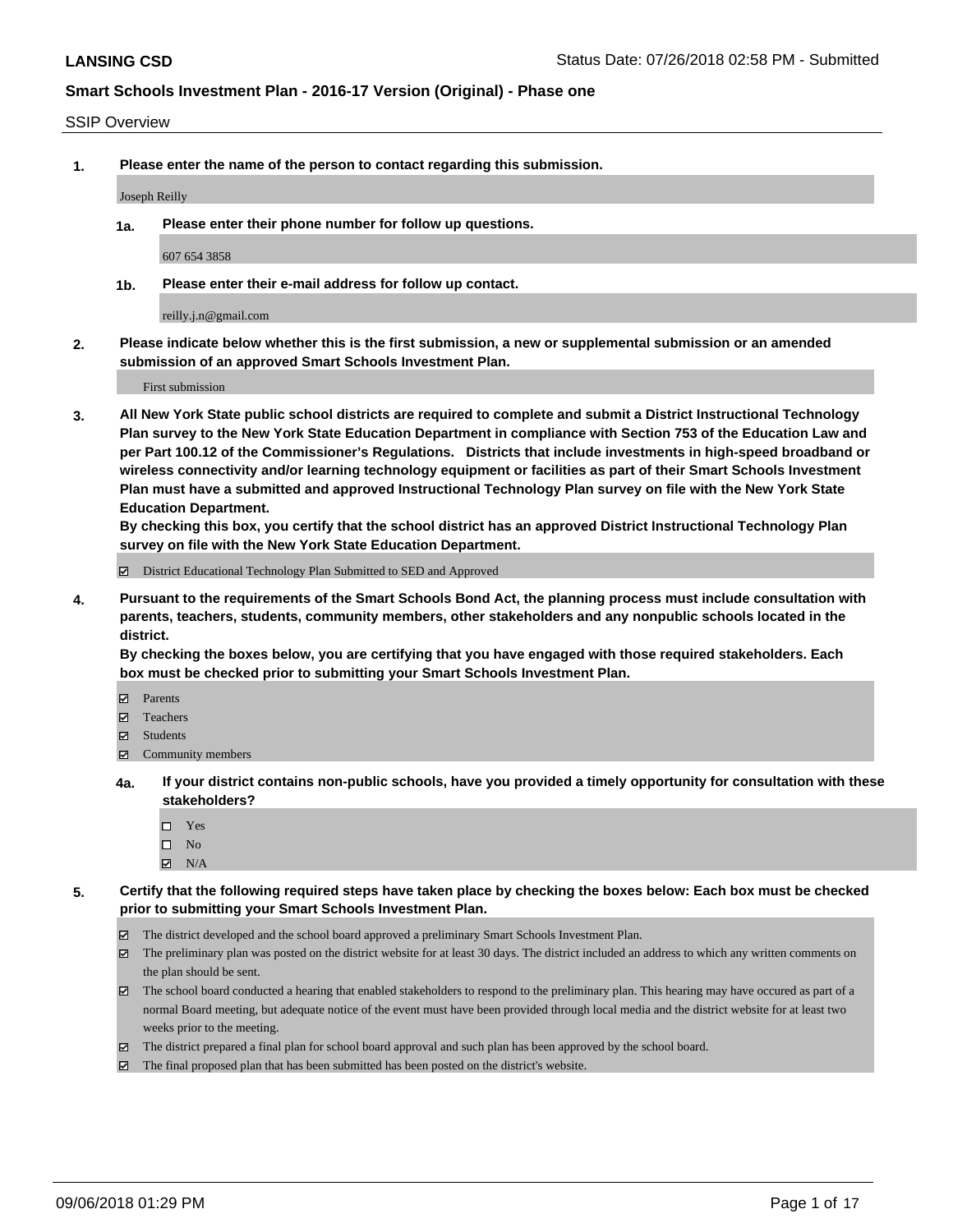SSIP Overview

**5a. Please upload the proposed Smart Schools Investment Plan (SSIP) that was posted on the district's website, along with any supporting materials. Note that this should be different than your recently submitted Educational Technology Survey. The Final SSIP, as approved by the School Board, should also be posted on the website and remain there during the course of the projects contained therein.**

Lansing Preliminary Plan for BoE.pdf

**5b. Enter the webpage address where the final Smart Schools Investment Plan is posted. The Plan should remain posted for the life of the included projects.**

http://www.lansingschools.org/districtpage.cfm?pageid=650

**6. Please enter an estimate of the total number of students and staff that will benefit from this Smart Schools Investment Plan based on the cumulative projects submitted to date.**

1,156

**7. An LEA/School District may partner with one or more other LEA/School Districts to form a consortium to pool Smart Schools Bond Act funds for a project that meets all other Smart School Bond Act requirements. Each school district participating in the consortium will need to file an approved Smart Schools Investment Plan for the project and submit a signed Memorandum of Understanding that sets forth the details of the consortium including the roles of each respective district.**

 $\Box$  The district plans to participate in a consortium to partner with other school district(s) to implement a Smart Schools project.

#### **8. Please enter the name and 6-digit SED Code for each LEA/School District participating in the Consortium.**

| <b>Partner LEA/District</b> | <b>ISED BEDS Code</b> |
|-----------------------------|-----------------------|
| (No Response)               | (No Response)         |

#### **9. Please upload a signed Memorandum of Understanding with all of the participating Consortium partners.**

(No Response)

**10. Your district's Smart Schools Bond Act Allocation is:**

\$680,889

**11. Enter the budget sub-allocations by category that you are submitting for approval at this time. If you are not budgeting SSBA funds for a category, please enter 0 (zero.) If the value entered is \$0, you will not be required to complete that survey question.**

|                                       | Sub-<br>Allocations |
|---------------------------------------|---------------------|
| <b>School Connectivity</b>            | $\overline{0}$      |
| Connectivity Projects for Communities | $\overline{0}$      |
| <b>Classroom Technology</b>           | 167,040             |
| Pre-Kindergarten Classrooms           | $\overline{0}$      |
| Replace Transportable Classrooms      | $\Omega$            |
| High-Tech Security Features           | 181,997             |
| Totals:                               | 349,037             |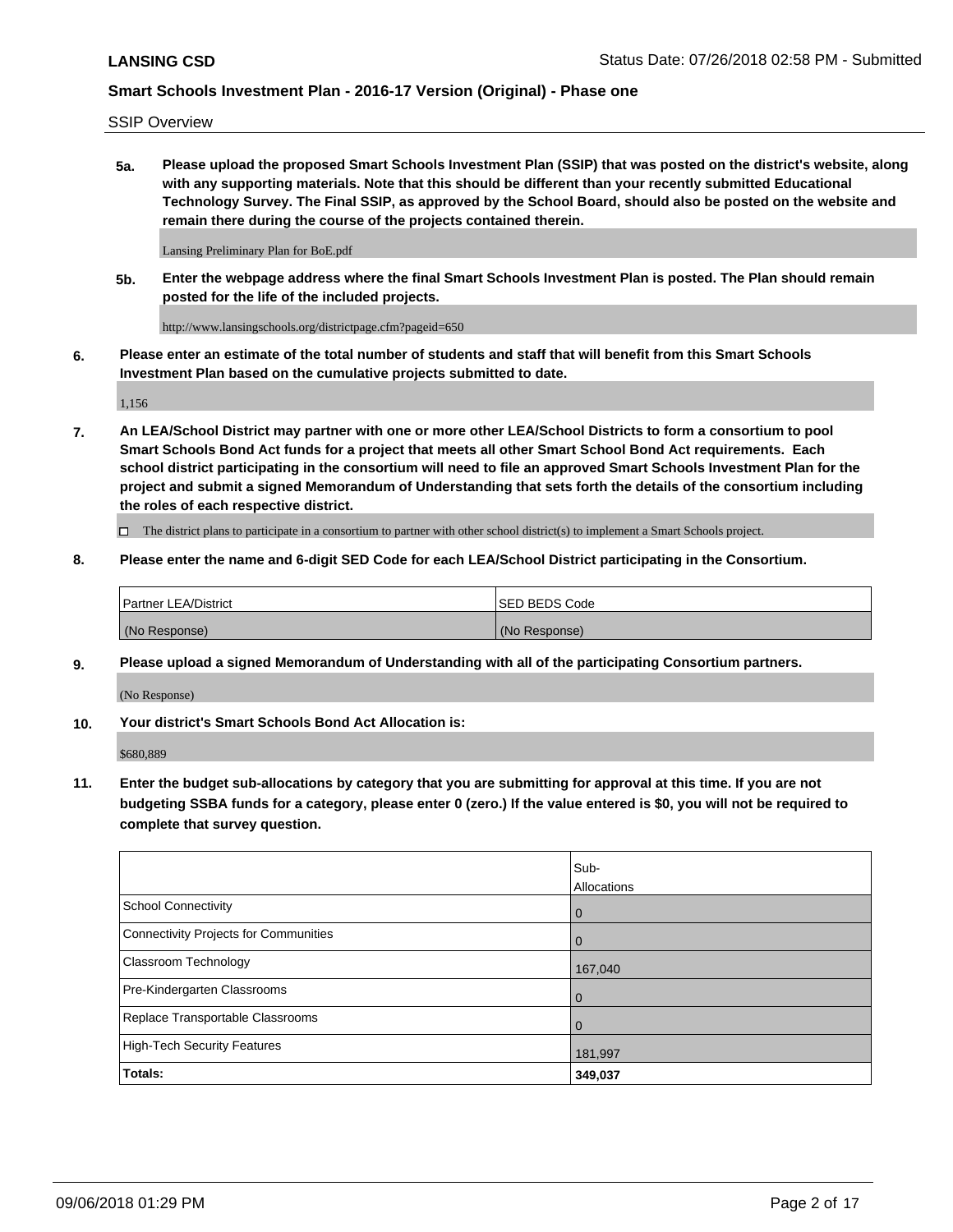School Connectivity

- **1. In order for students and faculty to receive the maximum benefit from the technology made available under the Smart Schools Bond Act, their school buildings must possess sufficient connectivity infrastructure to ensure that devices can be used during the school day. Smart Schools Investment Plans must demonstrate that:**
	- **• sufficient infrastructure that meets the Federal Communications Commission's 100 Mbps per 1,000 students standard currently exists in the buildings where new devices will be deployed, or**
	- **• is a planned use of a portion of Smart Schools Bond Act funds, or**
	- **• is under development through another funding source.**

**Smart Schools Bond Act funds used for technology infrastructure or classroom technology investments must increase the number of school buildings that meet or exceed the minimum speed standard of 100 Mbps per 1,000 students and staff within 12 months. This standard may be met on either a contracted 24/7 firm service or a "burstable" capability. If the standard is met under the burstable criteria, it must be:**

**1. Specifically codified in a service contract with a provider, and**

**2. Guaranteed to be available to all students and devices as needed, particularly during periods of high demand, such as computer-based testing (CBT) periods.**

**Please describe how your district already meets or is planning to meet this standard within 12 months of plan submission.**

(No Response)

**1a. If a district believes that it will be impossible to meet this standard within 12 months, it may apply for a waiver of this requirement, as described on the Smart Schools website. The waiver must be filed and approved by SED prior to submitting this survey.**

 $\Box$  By checking this box, you are certifying that the school district has an approved waiver of this requirement on file with the New York State Education Department.

#### **2. Connectivity Speed Calculator (Required)**

|                         | Number of<br>Students | Multiply by<br>100 Kbps | Divide by 1000 Current Speed<br>to Convert to<br>Required<br>Speed in Mb | lin Mb           | Expected<br>Speed to be<br>Attained Within   Required<br>12 Months | <b>Expected Date</b><br>When<br>Speed Will be<br><b>Met</b> |
|-------------------------|-----------------------|-------------------------|--------------------------------------------------------------------------|------------------|--------------------------------------------------------------------|-------------------------------------------------------------|
| <b>Calculated Speed</b> | (No<br>Response)      | (No Response)           | (No<br>Response)                                                         | (No<br>Response) | (No<br>Response)                                                   | (No<br>Response)                                            |

**3. Describe how you intend to use Smart Schools Bond Act funds for high-speed broadband and/or wireless connectivity projects in school buildings.**

(No Response)

**4. Describe the linkage between the district's District Instructional Technology Plan and the proposed projects. (There should be a link between your response to this question and your response to Question 1 in Part E. Curriculum and Instruction "What are the district's plans to use digital connectivity and technology to improve teaching and learning?)**

(No Response)

**5. If the district wishes to have students and staff access the Internet from wireless devices within the school building, or in close proximity to it, it must first ensure that it has a robust Wi-Fi network in place that has sufficient bandwidth to meet user demand.**

**Please describe how you have quantified this demand and how you plan to meet this demand.**

(No Response)

**6. As indicated on Page 5 of the guidance, the Office of Facilities Planning will have to conduct a preliminary review**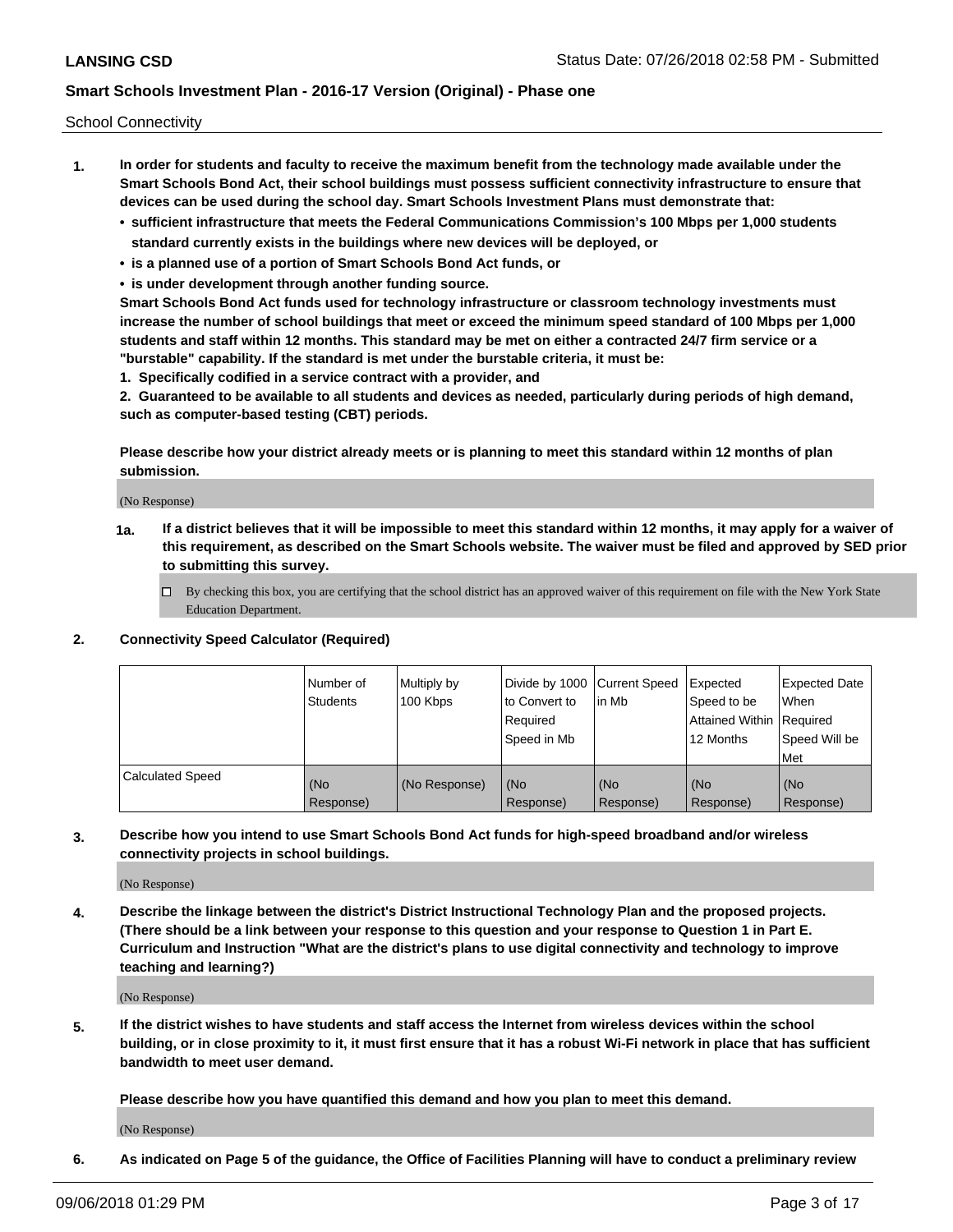School Connectivity

**of all capital projects, including connectivity projects.**

**Please indicate on a separate row each project number given to you by the Office of Facilities Planning.**

| Project Number |  |
|----------------|--|
|                |  |
| (No Response)  |  |
|                |  |

**7. Certain high-tech security and connectivity infrastructure projects may be eligible for an expedited review process as determined by the Office of Facilities Planning.**

**Was your project deemed eligible for streamlined review?**

(No Response)

**8. Include the name and license number of the architect or engineer of record.**

| Name          | License Number |
|---------------|----------------|
| (No Response) | (No Response)  |

**9. If you are submitting an allocation for School Connectivity complete this table. Note that the calculated Total at the bottom of the table must equal the Total allocation for this category that you entered in the SSIP Overview overall budget.** 

|                                            | Sub-              |
|--------------------------------------------|-------------------|
|                                            | <b>Allocation</b> |
| Network/Access Costs                       | (No Response)     |
| <b>Outside Plant Costs</b>                 | (No Response)     |
| School Internal Connections and Components | (No Response)     |
| <b>Professional Services</b>               | (No Response)     |
| Testing                                    | (No Response)     |
| <b>Other Upfront Costs</b>                 | (No Response)     |
| <b>Other Costs</b>                         | (No Response)     |
| Totals:                                    | 0                 |

**10. Please detail the type, quantity, per unit cost and total cost of the eligible items under each sub-category. This is especially important for any expenditures listed under the "Other" category. All expenditures must be eligible for tax-exempt financing to be reimbursed through the SSBA. Sufficient detail must be provided so that we can verify this is the case. If you have any questions, please contact us directly through smartschools@nysed.gov. NOTE: Wireless Access Points should be included in this category, not under Classroom Educational Technology, except those that will be loaned/purchased for nonpublic schools.**

| Select the allowable expenditure | Item to be purchased | Quantity      | Cost per Item | <b>Total Cost</b> |
|----------------------------------|----------------------|---------------|---------------|-------------------|
| type.                            |                      |               |               |                   |
| Repeat to add another item under |                      |               |               |                   |
| each type.                       |                      |               |               |                   |
| (No Response)                    | (No Response)        | (No Response) | (No Response) | (No Response)     |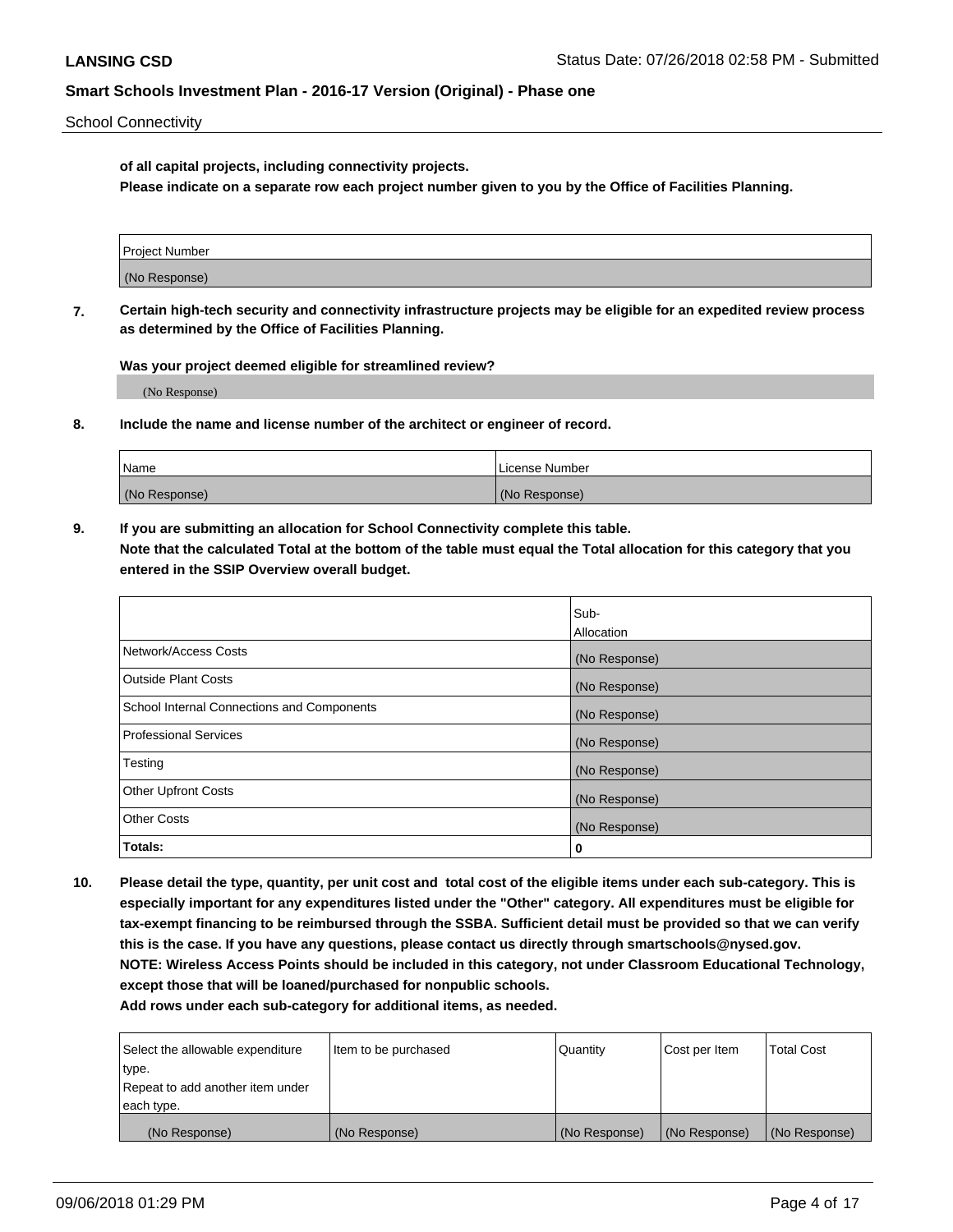Community Connectivity (Broadband and Wireless)

**1. Describe how you intend to use Smart Schools Bond Act funds for high-speed broadband and/or wireless connectivity projects in the community.**

(No Response)

**2. Please describe how the proposed project(s) will promote student achievement and increase student and/or staff access to the Internet in a manner that enhances student learning and/or instruction outside of the school day and/or school building.**

(No Response)

**3. Community connectivity projects must comply with all the necessary local building codes and regulations (building and related permits are not required prior to plan submission).**

 $\Box$  I certify that we will comply with all the necessary local building codes and regulations.

**4. Please describe the physical location of the proposed investment.**

(No Response)

**5. Please provide the initial list of partners participating in the Community Connectivity Broadband Project, along with their Federal Tax Identification (Employer Identification) number.**

| <b>Project Partners</b> | Federal ID#   |
|-------------------------|---------------|
| (No Response)           | (No Response) |

**6. If you are submitting an allocation for Community Connectivity, complete this table.**

**Note that the calculated Total at the bottom of the table must equal the Total allocation for this category that you entered in the SSIP Overview overall budget.**

|                                    | Sub-Allocation |
|------------------------------------|----------------|
| Network/Access Costs               | (No Response)  |
| <b>Outside Plant Costs</b>         | (No Response)  |
| <b>Tower Costs</b>                 | (No Response)  |
| <b>Customer Premises Equipment</b> | (No Response)  |
| <b>Professional Services</b>       | (No Response)  |
| Testing                            | (No Response)  |
| <b>Other Upfront Costs</b>         | (No Response)  |
| <b>Other Costs</b>                 | (No Response)  |
| Totals:                            | 0              |

**7. Please detail the type, quantity, per unit cost and total cost of the eligible items under each sub-category. This is especially important for any expenditures listed under the "Other" category. All expenditures must be capital-bond eligible to be reimbursed through the SSBA. If you have any questions, please contact us directly through smartschools@nysed.gov.**

| Select the allowable expenditure | Item to be purchased | Quantity      | Cost per Item | <b>Total Cost</b> |
|----------------------------------|----------------------|---------------|---------------|-------------------|
| type.                            |                      |               |               |                   |
| Repeat to add another item under |                      |               |               |                   |
| each type.                       |                      |               |               |                   |
| (No Response)                    | (No Response)        | (No Response) | (No Response) | (No Response)     |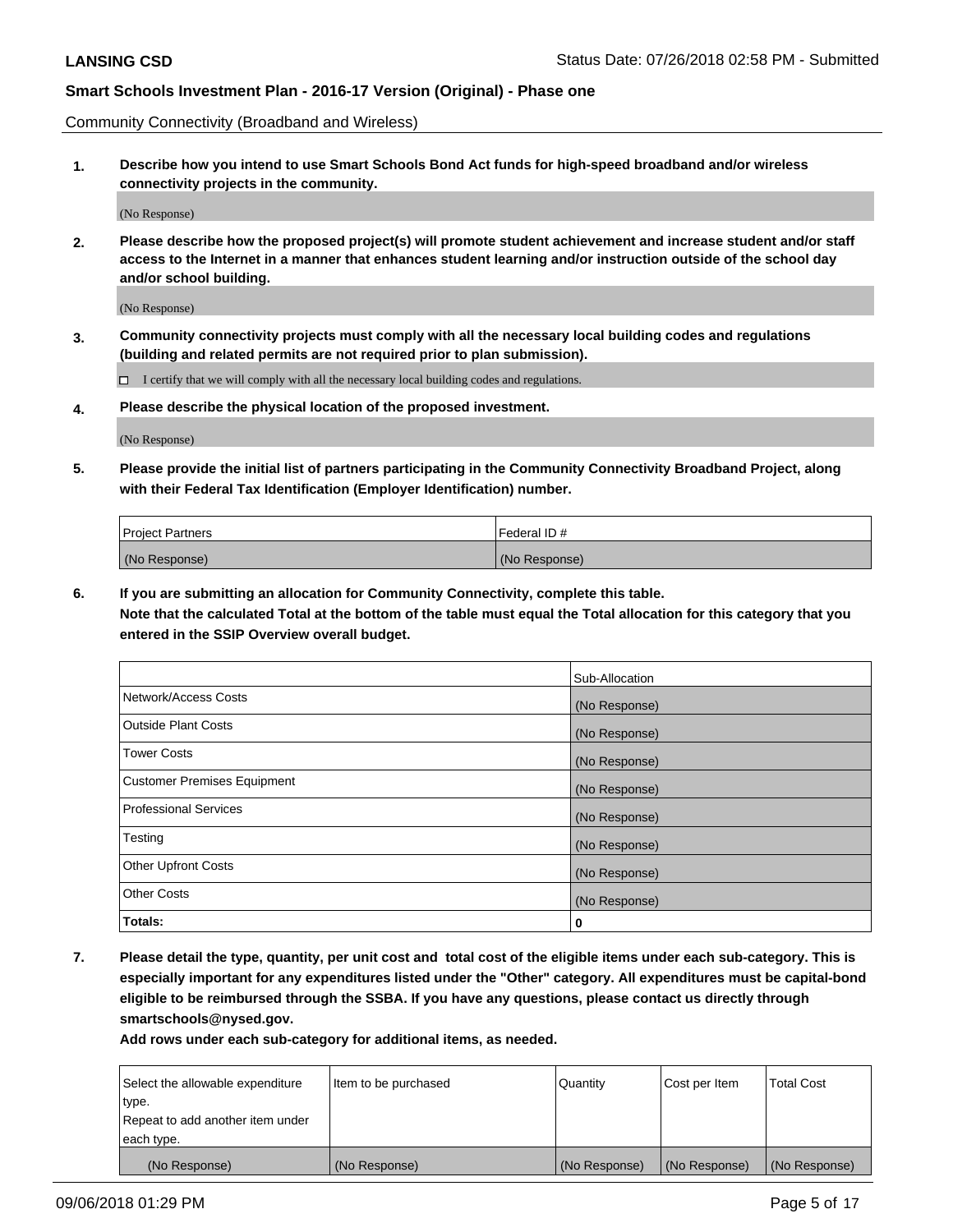#### Classroom Learning Technology

**1. In order for students and faculty to receive the maximum benefit from the technology made available under the Smart Schools Bond Act, their school buildings must possess sufficient connectivity infrastructure to ensure that devices can be used during the school day. Smart Schools Investment Plans must demonstrate that sufficient infrastructure that meets the Federal Communications Commission's 100 Mbps per 1,000 students standard currently exists in the buildings where new devices will be deployed, or is a planned use of a portion of Smart Schools Bond Act funds, or is under development through another funding source. Smart Schools Bond Act funds used for technology infrastructure or classroom technology investments must increase the number of school buildings that meet or exceed the minimum speed standard of 100 Mbps per 1,000 students and staff within 12 months. This standard may be met on either a contracted 24/7 firm service or a "burstable" capability. If the standard is met under the burstable criteria, it must be: 1. Specifically codified in a service contract with a provider, and**

**2. Guaranteed to be available to all students and devices as needed, particularly during periods of high demand, such as computer-based testing (CBT) periods.**

**Please describe how your district already meets or is planning to meet this standard within 12 months of plan submission.**

Lansing Central Schools contracts for broad band service through the Central New York Regional Information Center. The capacity is 1 gig currently, which is roughly 8 times the minimum requirement.

- **1a. If a district believes that it will be impossible to meet this standard within 12 months, it may apply for a waiver of this requirement, as described on the Smart Schools website. The waiver must be filed and approved by SED prior to submitting this survey.**
	- By checking this box, you are certifying that the school district has an approved waiver of this requirement on file with the New York State Education Department.

#### **2. Connectivity Speed Calculator (Required)**

|                         | I Number of<br>Students | Multiply by<br>100 Kbps | to Convert to<br>Required<br>Speed in Mb | Divide by 1000 Current Speed Expected<br>lin Mb | Speed to be<br>Attained Within Required<br>12 Months | <b>Expected Date</b><br>When<br>Speed Will be<br><b>Met</b> |
|-------------------------|-------------------------|-------------------------|------------------------------------------|-------------------------------------------------|------------------------------------------------------|-------------------------------------------------------------|
| <b>Calculated Speed</b> | 1.156                   | 115,600                 | 116                                      | 1 Gig                                           | 1 Gig                                                | (No<br>Response)                                            |

**3. If the district wishes to have students and staff access the Internet from wireless devices within the school building, or in close proximity to it, it must first ensure that it has a robust Wi-Fi network in place that has sufficient bandwidth to meet user demand.**

**Please describe how you have quantified this demand and how you plan to meet this demand.**

Lansing Central Schools recently completed a Capital Project. Included in that plan was a complete upgrade to all of the networking hardware including switches and wireless access points. All switches currently have POE capacity and can be upgraded to 10 gig on the back bone as required. All classrooms, public spaces, and large group instruction spaces have wireless access points providing saturation coverage.

**4. All New York State public school districts are required to complete and submit an Instructional Technology Plan survey to the New York State Education Department in compliance with Section 753 of the Education Law and per Part 100.12 of the Commissioner's Regulations.**

**Districts that include educational technology purchases as part of their Smart Schools Investment Plan must have a submitted and approved Instructional Technology Plan survey on file with the New York State Education Department.**

By checking this box, you are certifying that the school district has an approved Instructional Technology Plan survey on file with the New York State Education Department.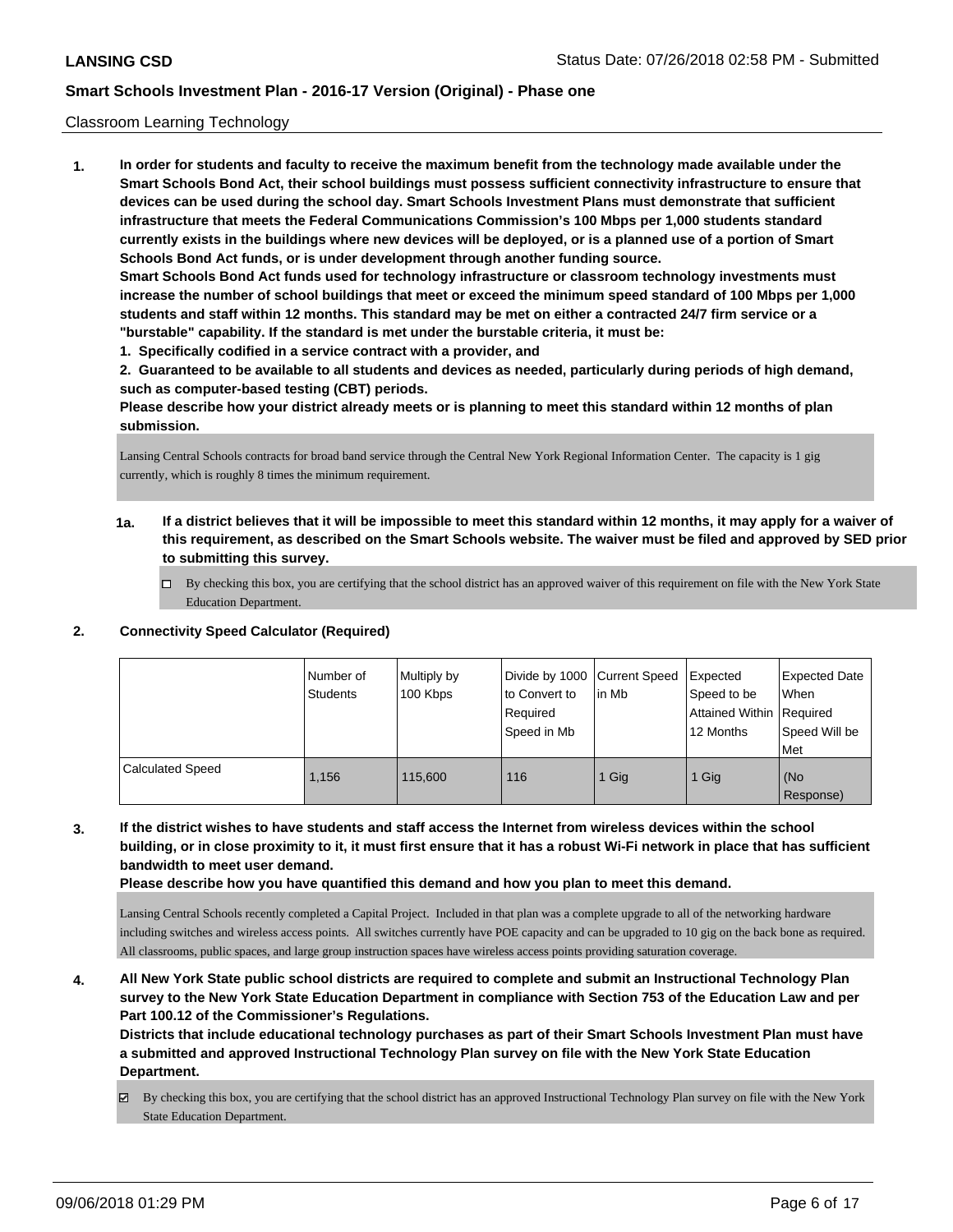### Classroom Learning Technology

**5. Describe the devices you intend to purchase and their compatibility with existing or planned platforms or systems. Specifically address the adequacy of each facility's electrical, HVAC and other infrastructure necessary to install and support the operation of the planned technology.**

Lansing Central Schools is proposing to purchase 30 Triumph Interactive displays for classroom installation. These boards will replace an aging fleet of Interactive White Boards that are failing at a rapid rate leaving classrooms with no display technology. The classrooms currently support an existing board and a traditional projector which will be removed. In addition the recent capital project upgraded electical infrastructure insuring adequate support.

- **6. Describe how the proposed technology purchases will:**
	- **> enhance differentiated instruction;**
	- **> expand student learning inside and outside the classroom;**
	- **> benefit students with disabilities and English language learners; and**
	- **> contribute to the reduction of other learning gaps that have been identified within the district.**

**The expectation is that districts will place a priority on addressing the needs of students who struggle to succeed in a rigorous curriculum. Responses in this section should specifically address this concern and align with the district's Instructional Technology Plan (in particular Question 2 of E. Curriculum and Instruction: "Does the district's instructional technology plan address the needs of students with disabilities to ensure equitable access to instruction, materials and assessments?" and Question 3 of the same section: "Does the district's instructional technology plan address the provision of assistive technology specifically for students with disabilities to ensure access to and participation in the general curriculum?"**

All classrooms at the Lansing Central School District are equipped with interactive white boards. This includes all classrooms of students with disabilities. These students can take advantage of the interactive capacity with Math manipulatives, phonics awareness, and video simulations. Students with disabiities don't always respond to traditional learning strategies and the interactive boards that the district uses maximize alternative strategies. While the district has had interactive white boards for several years, the district is regularly reviewing new programs. Jolly Phonics for the White Board is one. Starfall for primary learners was designed for interactive instruction and is still the standard for these lessons. Lansing is a Google Apps for Education (GAP) district. The Text to Speech app is ideal for English Language Learners. Their instructors can make daily use of that software in group exercises on the interactive white board. Tasa Graphics is an excellent science program for intermediate classroom interactive whiteboards as is both PASCO and Vernier interactive software for middle school and high. Castle software offers School Island for test review. Using the interactive whiteboard the instructor can peer review student work and use the demonstrations to assist the unsuccessful students to understand how to achieve the correct answer.

**7. Where appropriate, describe how the proposed technology purchases will enhance ongoing communication with parents and other stakeholders and help the district facilitate technology-based regional partnerships, including distance learning and other efforts.**

This particular purchase will not impact ongoing parent communication. Lansing does have a strong Parent Portal as a component to the School Tools Student Management system providing real time information on academics, attendance, discipline, and student activities. The Triumph Interactive Displays does support distance learning activities. Combined with USB cameras, every room can be used for distance learning including regional staff development, shared advanced learning partnerships, and traditional virtual field trips to locations like the Bronx Zoo or the Indianapolis Art Museum.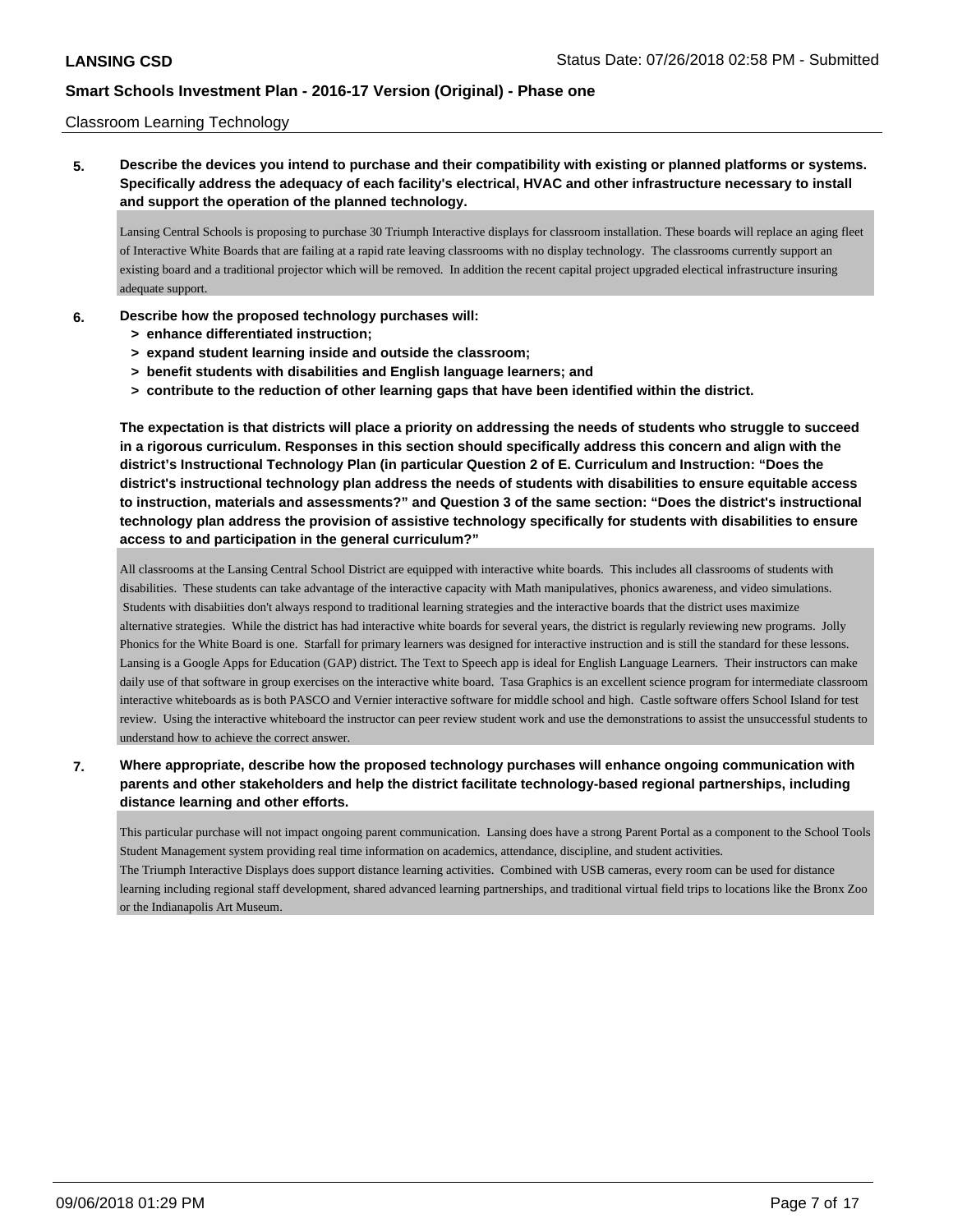#### Classroom Learning Technology

**8. Describe the district's plan to provide professional development to ensure that administrators, teachers and staff can employ the technology purchased to enhance instruction successfully.**

**Note: This response should be aligned and expanded upon in accordance with your district's response to Question 1 of F. Professional Development of your Instructional Technology Plan: "Please provide a summary of professional development offered to teachers and staff, for the time period covered by this plan, to support technology to enhance teaching and learning. Please include topics, audience and method of delivery within your summary."**

Lansing Central has provided several sessions of Google Apps for Education (GAFE) training to both teachers and students during the current year on site. In addition, Lansing participates in Model Schools through Central New York Regional Information Center. Hundreds of hours of technology integration has been offered and participated in by Lansing staff both in district and at regional locations. Students have been trained to become the student liaison to other students and staff. This training has been taught by a Technology Integration Instructional Specialist from the local BOCES. Initial Professional Development for the end users of the Triumph Boards has been scheduled with the vendors that are providing the equipment with multiple schedules to allow all to attend. The first to receive the new technology have agreed to serve as turn key trainers and to allow their classes to be observed by fellow instructors.

- **9. Districts must contact the SUNY/CUNY teacher preparation program that supplies the largest number of the district's new teachers to request advice on innovative uses and best practices at the intersection of pedagogy and educational technology.**
	- By checking this box, you certify that you have contacted the SUNY/CUNY teacher preparation program that supplies the largest number of your new teachers to request advice on these issues.

#### **9a. Please enter the name of the SUNY or CUNY Institution that you contacted.**

SUNY Cortland

**9b. Enter the primary Institution phone number.**

#### (607) 753-2011

**9c. Enter the name of the contact person with whom you consulted and/or will be collaborating with on innovative uses of technology and best practices.**

Chris Widdall

**10. A district whose Smart Schools Investment Plan proposes the purchase of technology devices and other hardware must account for nonpublic schools in the district.**

**Are there nonpublic schools within your school district?**

□ Yes

**Z** No

**11. Nonpublic Classroom Technology Loan Calculator**

**The Smart Schools Bond Act provides that any Classroom Learning Technology purchases made using Smart Schools funds shall be lent, upon request, to nonpublic schools in the district. However, no school district shall be required to loan technology in amounts greater than the total obtained and spent on technology pursuant to the Smart Schools Bond Act and the value of such loan may not exceed the total of \$250 multiplied by the nonpublic school enrollment in the base year at the time of enactment.**

**See:**

**http://www.p12.nysed.gov/mgtserv/smart\_schools/docs/Smart\_Schools\_Bond\_Act\_Guidance\_04.27.15\_Final.pdf.**

|                           | 1. Classroom   | 2. Public   | 3. Nonpublic | 4. Sum of  | 15. Total Per | l 6. Total     |
|---------------------------|----------------|-------------|--------------|------------|---------------|----------------|
|                           | Technology     | Enrollment  | l Enrollment | Public and | Pupil Sub-    | Nonpublic Loan |
|                           | Sub-allocation | $(2014-15)$ | (2014-15)    | Nonpublic  | lallocation   | Amount         |
|                           |                |             |              | Enrollment |               |                |
| Calculated Nonpublic Loan |                |             |              |            |               |                |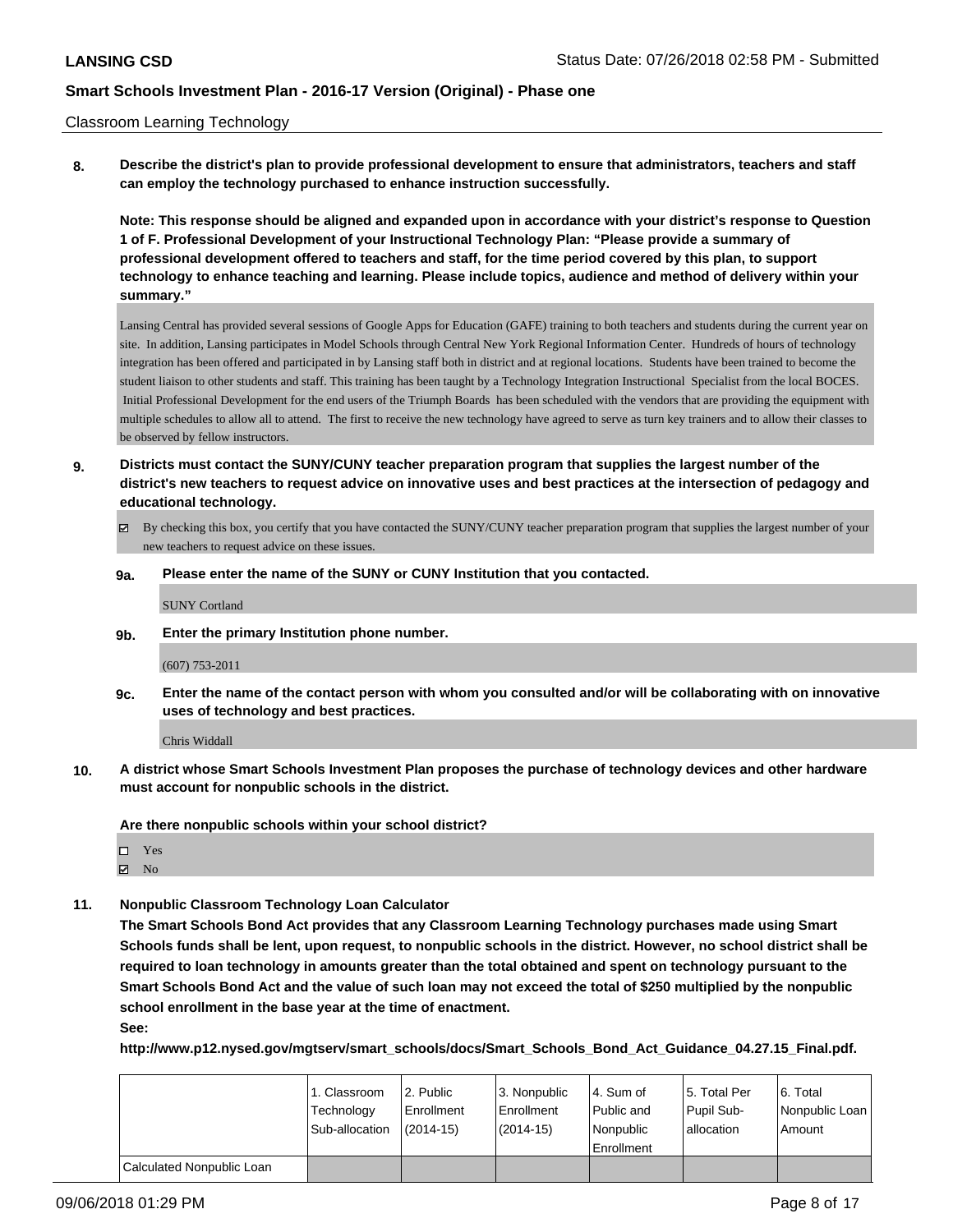Classroom Learning Technology

|        | 1. Classroom<br>Technology<br>Sub-allocation                                                  | l 2. Public<br>Enrollment<br>$(2014-15)$ | l 3. Nonpublic<br>Enrollment<br>$(2014 - 15)$ | l 4. Sum of<br>Public and<br>Nonpublic | 15. Total Per<br>Pupil Sub-<br>allocation | l 6. Total<br>Nonpublic Loan<br>Amount |
|--------|-----------------------------------------------------------------------------------------------|------------------------------------------|-----------------------------------------------|----------------------------------------|-------------------------------------------|----------------------------------------|
|        |                                                                                               |                                          |                                               | Enrollment                             |                                           |                                        |
| Amount | (No Response)   (No Response)   (No Response)   (No Response)   (No Response)   (No Response) |                                          |                                               |                                        |                                           |                                        |

**12. To ensure the sustainability of technology purchases made with Smart Schools funds, districts must demonstrate a long-term plan to maintain and replace technology purchases supported by Smart Schools Bond Act funds. This sustainability plan shall demonstrate a district's capacity to support recurring costs of use that are ineligible for Smart Schools Bond Act funding such as device maintenance, technical support, Internet and wireless fees, maintenance of hotspots, staff professional development, building maintenance and the replacement of incidental items. Further, such a sustainability plan shall include a long-term plan for the replacement of purchased devices and equipment at the end of their useful life with other funding sources.**

By checking this box, you certify that the district has a sustainability plan as described above.

**13. Districts must ensure that devices purchased with Smart Schools Bond funds will be distributed, prepared for use, maintained and supported appropriately. Districts must maintain detailed device inventories in accordance with generally accepted accounting principles.**

By checking this box, you certify that the district has a distribution and inventory management plan and system in place.

**14. If you are submitting an allocation for Classroom Learning Technology complete this table. Note that the calculated Total at the bottom of the table must equal the Total allocation for this category that you entered in the SSIP Overview overall budget.**

|                          | Sub-Allocation |
|--------------------------|----------------|
| Interactive Whiteboards  | 167,040        |
| Computer Servers         | l O            |
| <b>Desktop Computers</b> | $\overline{0}$ |
| <b>Laptop Computers</b>  | $\overline{0}$ |
| <b>Tablet Computers</b>  | $\overline{0}$ |
| <b>Other Costs</b>       | l 0            |
| Totals:                  | 167,040        |

**15. Please detail the type, quantity, per unit cost and total cost of the eligible items under each sub-category. This is especially important for any expenditures listed under the "Other" category. All expenditures must be capital-bond eligible to be reimbursed through the SSBA. If you have any questions, please contact us directly through smartschools@nysed.gov.**

**Please specify in the "Item to be Purchased" field which specific expenditures and items are planned to meet the district's nonpublic loan requirement, if applicable.**

**NOTE: Wireless Access Points that will be loaned/purchased for nonpublic schools should ONLY be included in this category, not under School Connectivity, where public school districts would list them. Add rows under each sub-category for additional items, as needed.**

| Select the allowable expenditure<br>type.<br>Repeat to add another item under | Item to be Purchased                   | Quantity | Cost per Item | <b>Total Cost</b> |
|-------------------------------------------------------------------------------|----------------------------------------|----------|---------------|-------------------|
| each type.                                                                    |                                        |          |               |                   |
| Interactive Whiteboards                                                       | Triumph 70 Inch Interactive Display    | 30       | 4.700         | 141.000           |
| Interactive Whiteboards                                                       | Triumph Vesa Interface for Interactive | 30       | 108           | 3,240             |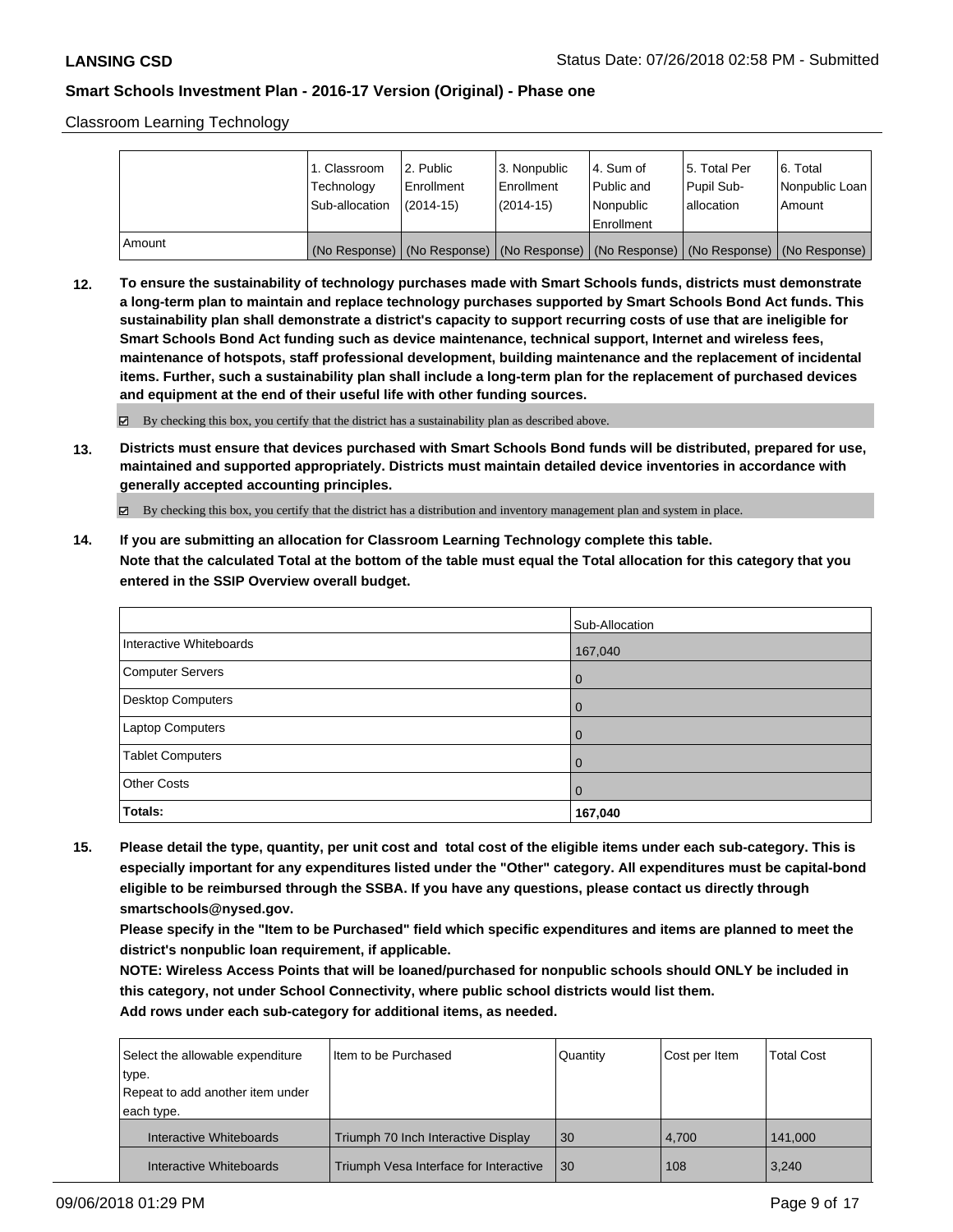Classroom Learning Technology

| Select the allowable expenditure | I Item to be Purchased                      | Quantity | Cost per Item | <b>Total Cost</b> |
|----------------------------------|---------------------------------------------|----------|---------------|-------------------|
| type.                            |                                             |          |               |                   |
| Repeat to add another item under |                                             |          |               |                   |
| each type.                       |                                             |          |               |                   |
|                                  | Flat Panel                                  |          |               |                   |
|                                  |                                             |          |               |                   |
| Interactive Whiteboards          | Height Adjustable Mounting Bracket for   30 |          | 760           | 22,800            |
|                                  | Triumph 70 Inch Interactive display         |          |               |                   |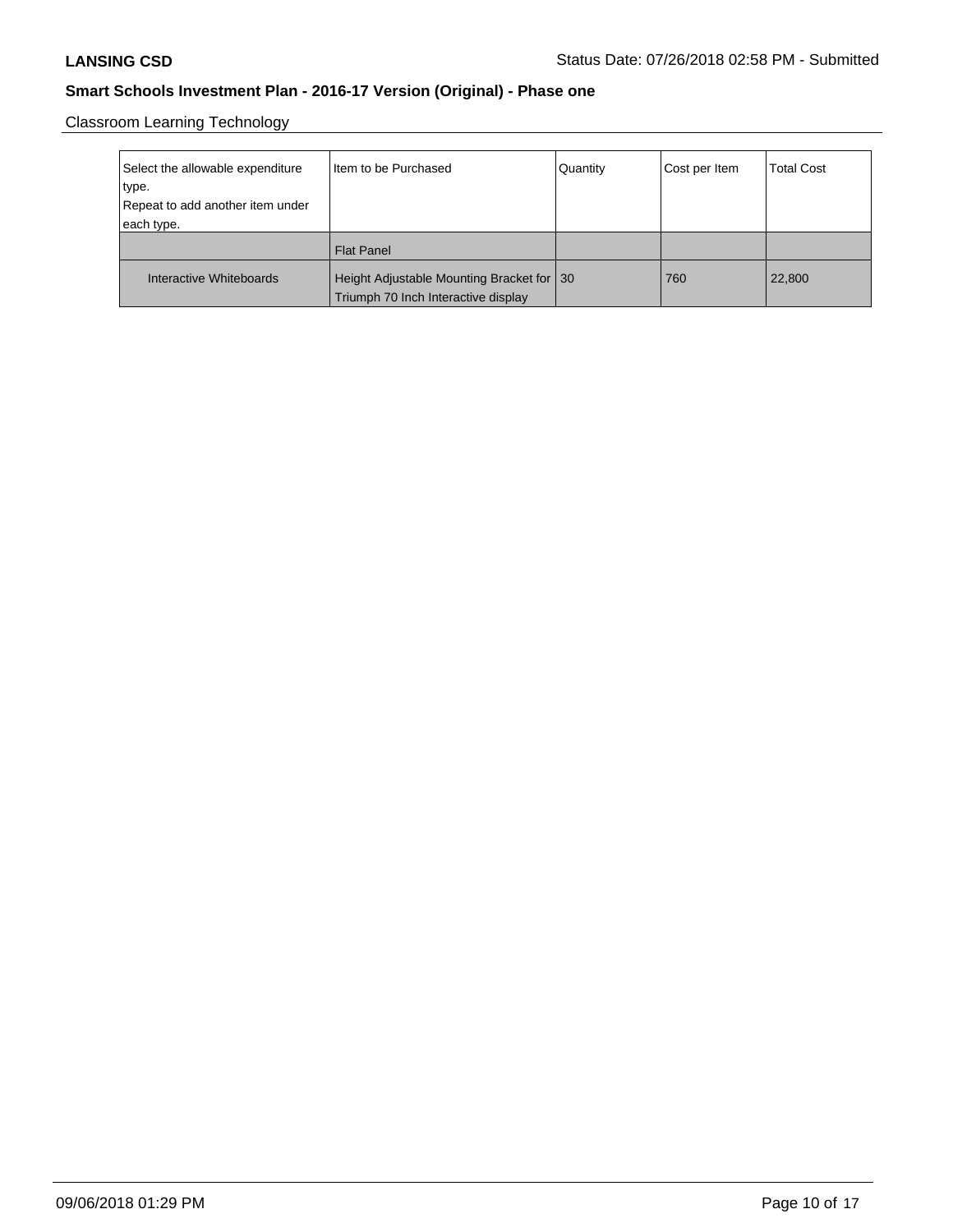#### Pre-Kindergarten Classrooms

**1. Provide information regarding how and where the district is currently serving pre-kindergarten students and justify the need for additional space with enrollment projections over 3 years.**

(No Response)

- **2. Describe the district's plan to construct, enhance or modernize education facilities to accommodate prekindergarten programs. Such plans must include:**
	- **Specific descriptions of what the district intends to do to each space;**
	- **An affirmation that pre-kindergarten classrooms will contain a minimum of 900 square feet per classroom;**
	- **The number of classrooms involved;**
	- **The approximate construction costs per classroom; and**
	- **Confirmation that the space is district-owned or has a long-term lease that exceeds the probable useful life of the improvements.**

(No Response)

**3. Smart Schools Bond Act funds may only be used for capital construction costs. Describe the type and amount of additional funds that will be required to support ineligible ongoing costs (e.g. instruction, supplies) associated with any additional pre-kindergarten classrooms that the district plans to add.**

(No Response)

**4. All plans and specifications for the erection, repair, enlargement or remodeling of school buildings in any public school district in the State must be reviewed and approved by the Commissioner. Districts that plan capital projects using their Smart Schools Bond Act funds will undergo a Preliminary Review Process by the Office of Facilities Planning.**

**Please indicate on a separate row each project number given to you by the Office of Facilities Planning.**

| Project Number |  |
|----------------|--|
| (No Response)  |  |
|                |  |

**5. If you have made an allocation for Pre-Kindergarten Classrooms, complete this table.**

**Note that the calculated Total at the bottom of the table must equal the Total allocation for this category that you entered in the SSIP Overview overall budget.**

|                                          | Sub-Allocation |
|------------------------------------------|----------------|
| Construct Pre-K Classrooms               | (No Response)  |
| Enhance/Modernize Educational Facilities | (No Response)  |
| <b>Other Costs</b>                       | (No Response)  |
| Totals:                                  | 0              |

**6. Please detail the type, quantity, per unit cost and total cost of the eligible items under each sub-category. This is especially important for any expenditures listed under the "Other" category. All expenditures must be capital-bond eligible to be reimbursed through the SSBA. If you have any questions, please contact us directly through smartschools@nysed.gov.**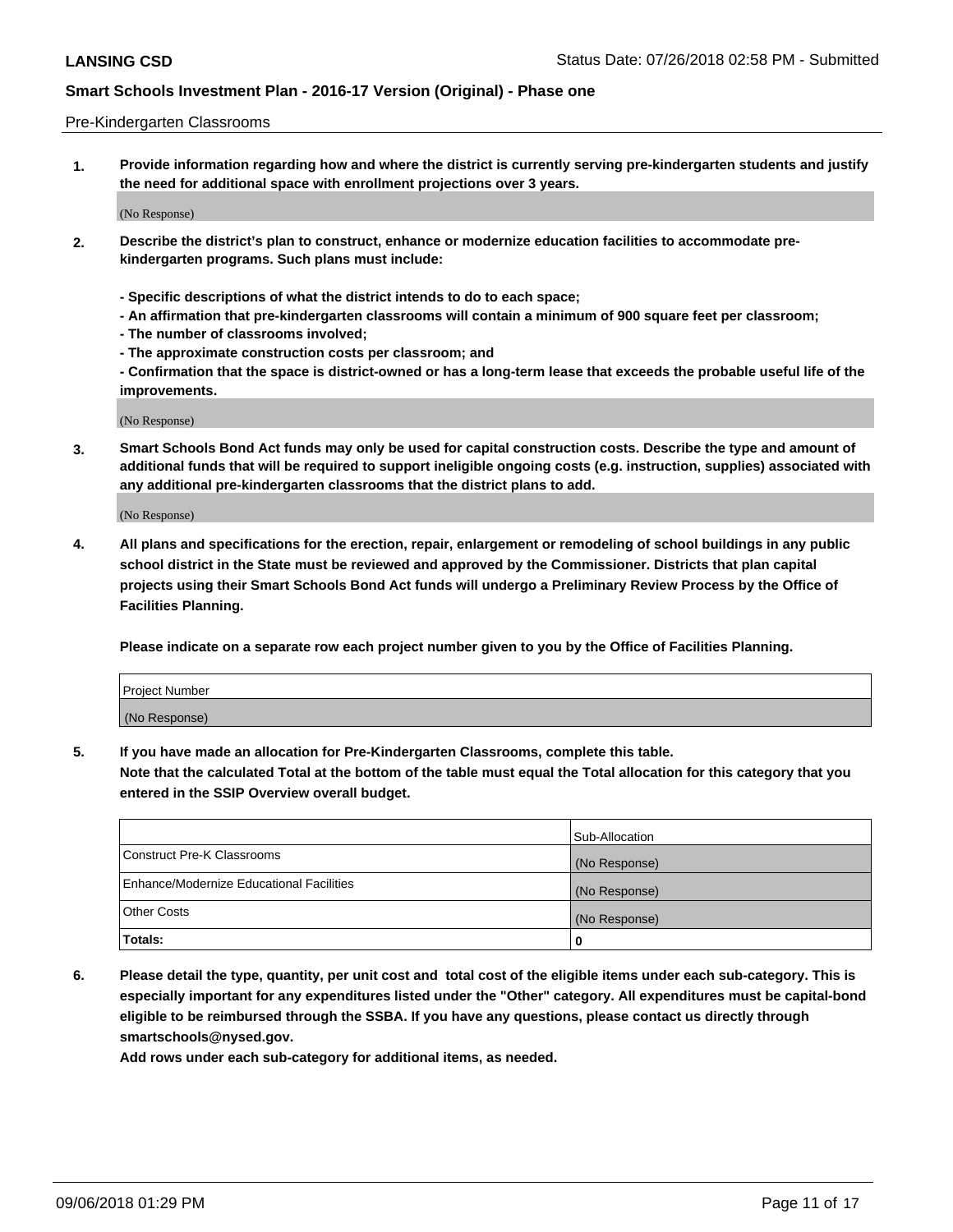Pre-Kindergarten Classrooms

| Select the allowable expenditure | Item to be purchased | Quantity      | Cost per Item | <b>Total Cost</b> |
|----------------------------------|----------------------|---------------|---------------|-------------------|
| type.                            |                      |               |               |                   |
| Repeat to add another item under |                      |               |               |                   |
| each type.                       |                      |               |               |                   |
| (No Response)                    | (No Response)        | (No Response) | (No Response) | (No Response)     |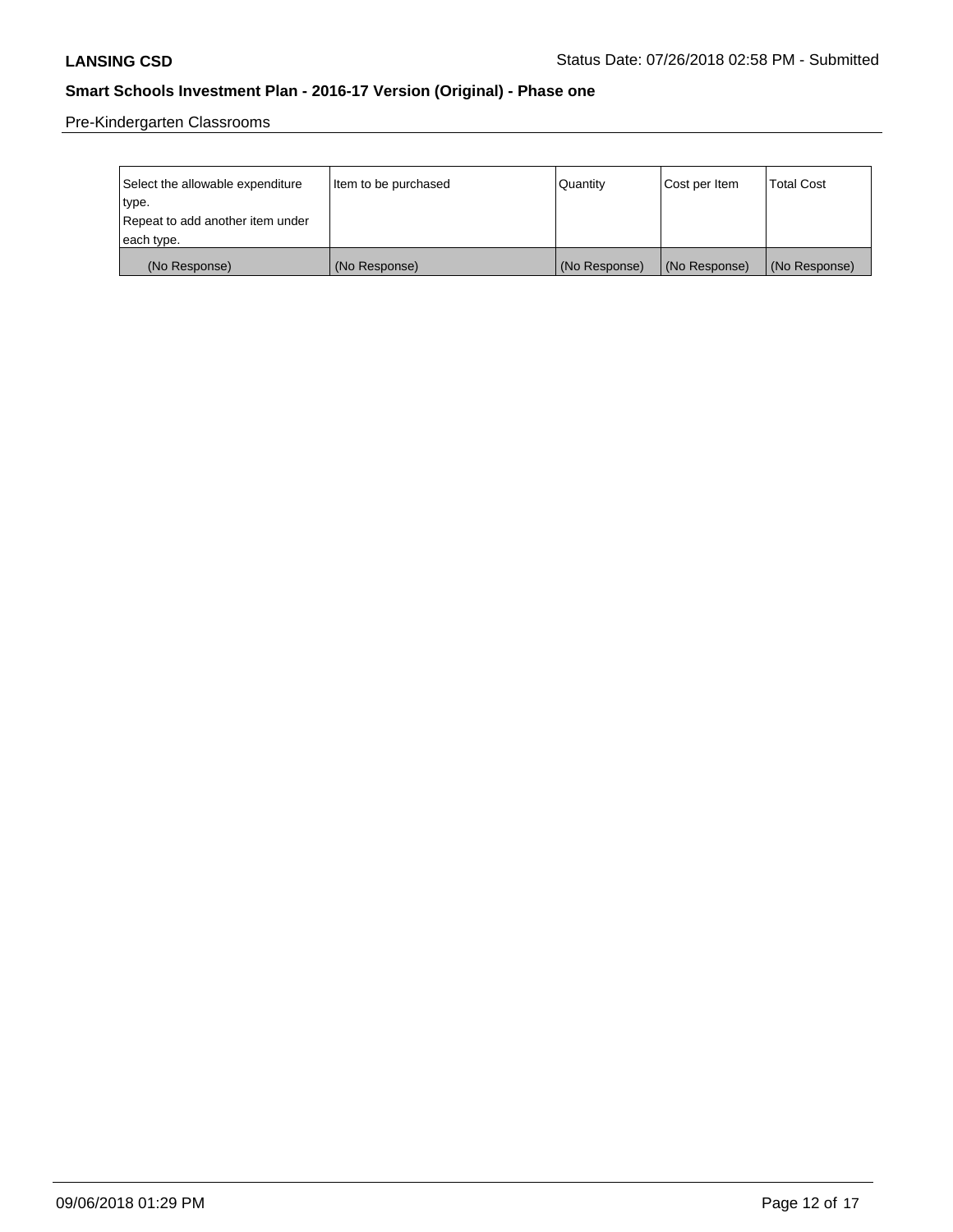Replace Transportable Classrooms

**1. Describe the district's plan to construct, enhance or modernize education facilities to provide high-quality instructional space by replacing transportable classrooms.**

(No Response)

**2. All plans and specifications for the erection, repair, enlargement or remodeling of school buildings in any public school district in the State must be reviewed and approved by the Commissioner. Districts that plan capital projects using their Smart Schools Bond Act funds will undergo a Preliminary Review Process by the Office of Facilities Planning.**

**Please indicate on a separate row each project number given to you by the Office of Facilities Planning.**

| Project Number |  |
|----------------|--|
|                |  |
|                |  |
|                |  |
|                |  |
| (No Response)  |  |
|                |  |
|                |  |
|                |  |

**3. For large projects that seek to blend Smart Schools Bond Act dollars with other funds, please note that Smart Schools Bond Act funds can be allocated on a pro rata basis depending on the number of new classrooms built that directly replace transportable classroom units.**

**If a district seeks to blend Smart Schools Bond Act dollars with other funds describe below what other funds are being used and what portion of the money will be Smart Schools Bond Act funds.**

(No Response)

**4. If you have made an allocation for Replace Transportable Classrooms, complete this table. Note that the calculated Total at the bottom of the table must equal the Total allocation for this category that you entered in the SSIP Overview overall budget.**

|                                                | Sub-Allocation |
|------------------------------------------------|----------------|
| Construct New Instructional Space              | (No Response)  |
| Enhance/Modernize Existing Instructional Space | (No Response)  |
| <b>Other Costs</b>                             | (No Response)  |
| Totals:                                        | 0              |

**5. Please detail the type, quantity, per unit cost and total cost of the eligible items under each sub-category. This is especially important for any expenditures listed under the "Other" category. All expenditures must be capital-bond eligible to be reimbursed through the SSBA. If you have any questions, please contact us directly through smartschools@nysed.gov.**

| Select the allowable expenditure | Item to be purchased | l Quantitv    | Cost per Item | <b>Total Cost</b> |
|----------------------------------|----------------------|---------------|---------------|-------------------|
| type.                            |                      |               |               |                   |
| Repeat to add another item under |                      |               |               |                   |
| each type.                       |                      |               |               |                   |
| (No Response)                    | (No Response)        | (No Response) | (No Response) | (No Response)     |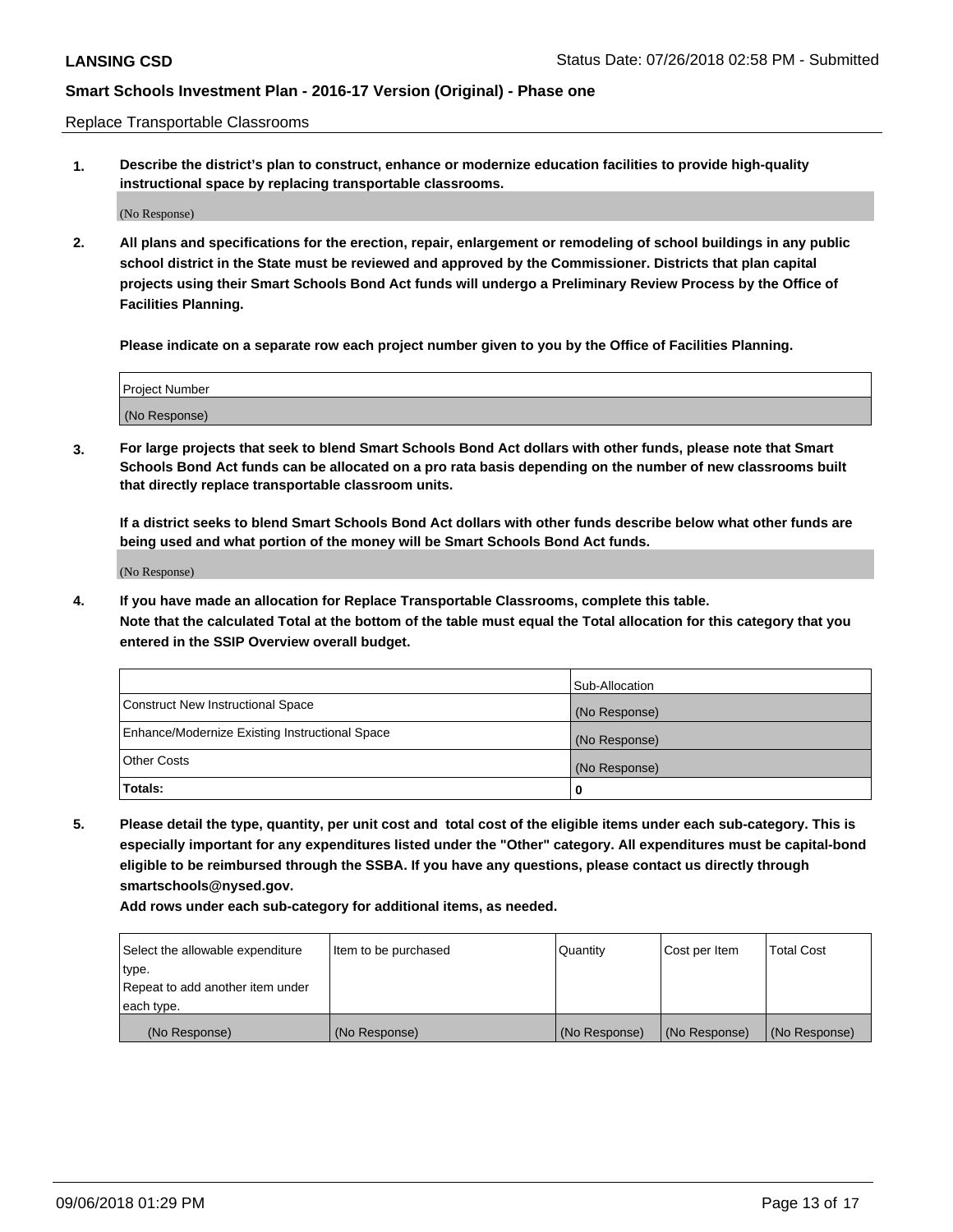### High-Tech Security Features

### **1. Describe how you intend to use Smart Schools Bond Act funds to install high-tech security features in school buildings and on school campuses.**

It is the goal of every district to provide a safe learning environment for every student. Lansing is proposing a two phase project to upgrade the security capacity district wide.

This application is Phase 1.

In the event of an emergency, communication is the critical component for dealing with the issue. Lansing is proposing the installation of a Voice over IP telephone system to improve student and teacher safety by providing a VoIP device in every classroom and integrating the devices with emergency communication systems.

One of the features of this system is a digital display that can display emergency information to ALL phones or select groups of phones without requiring the end user to actually answer the phone. Messages such as "shelter in place" or "there is an intruder in the building" or "all clear" can be messaged to all phones simultaneously.

A second feature is that the speaker component of the actual phone can be used to announce messages to all phones or groups of phones as required. The third feature remedies an issue with the existing telephone system. In the event that someone dials 9-1-1, the new system will identify the specific location whether that be "classroom 101" or "Elementary Physical Education Office" or "Auditorium." The current system pushes through the 9-1-1 call, but only identifies the building.

Finally, because the phones will be attached to the IP network, and that network is a component of the emergency back up power plan, it will continue to operate during a power event in the buildings.

**2. All plans and specifications for the erection, repair, enlargement or remodeling of school buildings in any public school district in the State must be reviewed and approved by the Commissioner. Districts that plan capital projects using their Smart Schools Bond Act funds will undergo a Preliminary Review Process by the Office of Facilities Planning.** 

**Please indicate on a separate row each project number given to you by the Office of Facilities Planning.**

| Project Number        |  |
|-----------------------|--|
| 61-08-01-04-7-999-BA1 |  |

**3. Was your project deemed eligible for streamlined Review?**

Yes

 $\square$  No

- **3a. Districts with streamlined projects must certify that they have reviewed all installations with their licensed architect or engineer of record, and provide that person's name and license number. The licensed professional must review the products and proposed method of installation prior to implementation and review the work during and after completion in order to affirm that the work was code-compliant, if requested.**
	- By checking this box, you certify that the district has reviewed all installations with a licensed architect or engineer of record.
- **4. Include the name and license number of the architect or engineer of record.**

| Name                  | License Number |
|-----------------------|----------------|
| <b>Chris Glaubitz</b> | 30027          |

**5. If you have made an allocation for High-Tech Security Features, complete this table.**

**Note that the calculated Total at the bottom of the table must equal the Total allocation for this category that you entered in the SSIP Overview overall budget.**

|                                                      | Sub-Allocation |
|------------------------------------------------------|----------------|
| Capital-Intensive Security Project (Standard Review) |                |
| Electronic Security System                           | 138,780        |
| <b>Entry Control System</b>                          | $\Omega$       |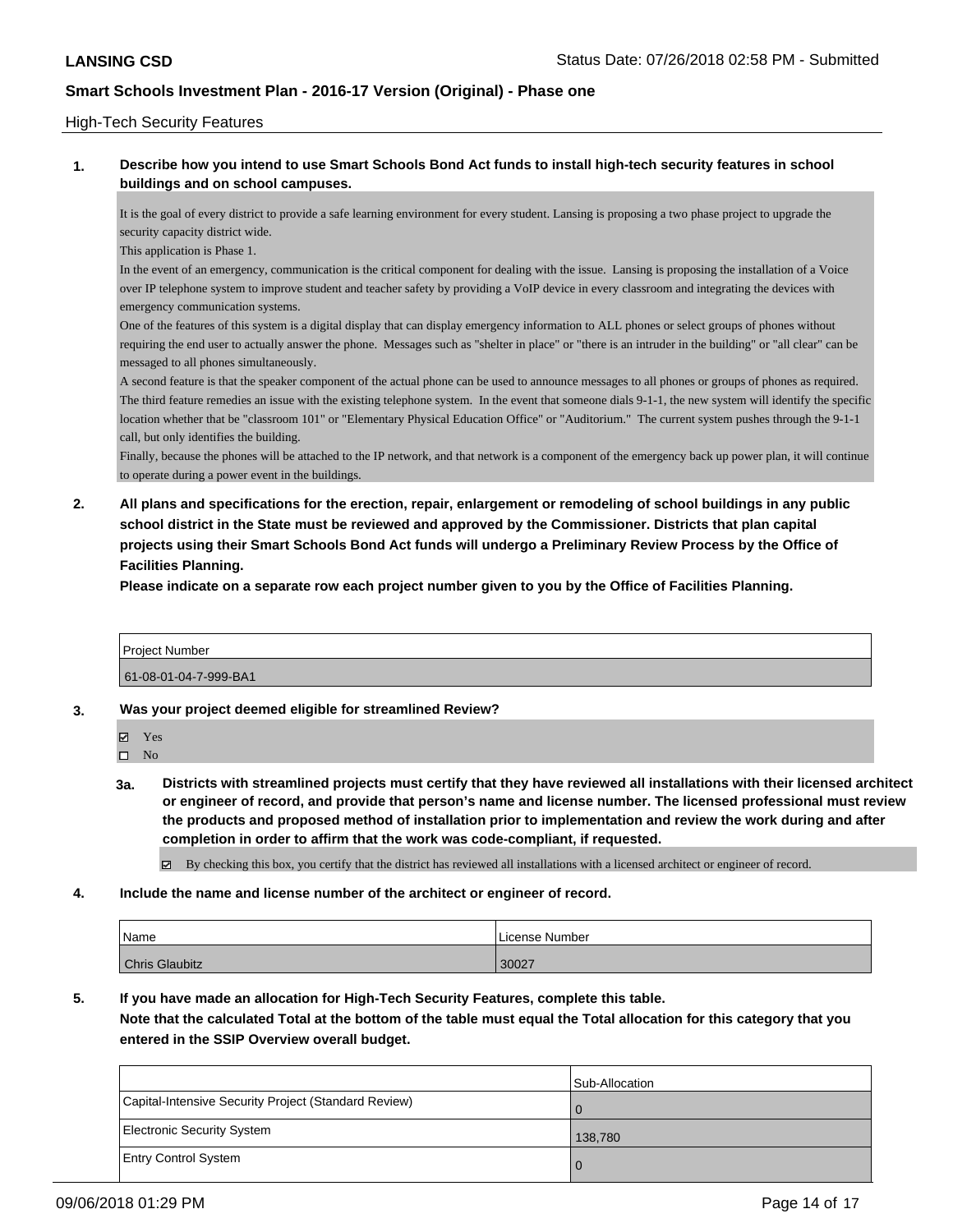High-Tech Security Features

|                                 | Sub-Allocation   |
|---------------------------------|------------------|
| Approved Door Hardening Project |                  |
| <b>Other Costs</b>              | $ 43,217\rangle$ |
| Totals:                         | 181,997          |

**6. Please detail the type, quantity, per unit cost and total cost of the eligible items under each sub-category. This is especially important for any expenditures listed under the "Other" category. All expenditures must be capital-bond eligible to be reimbursed through the SSBA. If you have any questions, please contact us directly through smartschools@nysed.gov.**

| Select the allowable expenditure<br>type.<br>Repeat to add another item under<br>each type. | Item to be purchased                               | Quantity | Cost per Item | <b>Total Cost</b> |
|---------------------------------------------------------------------------------------------|----------------------------------------------------|----------|---------------|-------------------|
| <b>Electronic Security System</b>                                                           | Cisco UC Phone 9971                                | 35.00    | 667           | 23,345            |
| <b>Electronic Security System</b>                                                           | Cisco UC Phone 7841                                | 170.00   | 204           | 34,680            |
| <b>Electronic Security System</b>                                                           | Cisco Unified IP Color Key Expansion<br>Module     | 6.00     | 263           | 1,578             |
| <b>Electronic Security System</b>                                                           | <b>IP Phone Power transformer</b>                  | 6.00     | 37            | 222               |
| <b>Electronic Security System</b>                                                           | <b>Spare Wallmount Kit</b>                         | 25.00    | 42            | 1,050             |
| <b>Electronic Security System</b>                                                           | Cisco 2911 Voice Bundle                            | 1.00     | 2,293         | 2,293             |
| <b>Electronic Security System</b>                                                           | Cisco 2901 Voice Bundle                            | 2.00     | 1,901         | 3,802             |
| <b>Electronic Security System</b>                                                           | Cisco Business Edition 6000M Server                | 2.00     | 5,264         | 10,528            |
| <b>Electronic Security System</b>                                                           | 770W AC Power supply                               | 2.00     | 392           | 784               |
| <b>Electronic Security System</b>                                                           | Power Cord CAB-9K12A                               | 2.00     | 14            | 28                |
| <b>Electronic Security System</b>                                                           | 2911 Voice Bundle w/PVDM3-16                       | 1.00     | 2,293         | 2,293             |
| <b>Electronic Security System</b>                                                           | 4 Port Voice Interface Card FXS                    | 3.00     | 493           | 1,479             |
| <b>Electronic Security System</b>                                                           | 2 Port multiflex Trunk Card                        | 1.00     | 1.232         | 1,232             |
| <b>Electronic Security System</b>                                                           | 4 Port Voice Interface Card FXO                    | 3.00     | 493           | 1,479             |
| <b>Electronic Security System</b>                                                           | 64 Channel High Density Voice<br><b>PVDM3-64</b>   | 1.00     | 1,792         | 1,792             |
| <b>Electronic Security System</b>                                                           | Smartnet 8x5xNBD Cisco 6000M<br>Server             | 2.00     | 277           | 554               |
| <b>Electronic Security System</b>                                                           | BE 6000 User License Bundle                        | 1.00     | 560           | 560               |
| <b>Electronic Security System</b>                                                           | Cisco BE 6000 Workspace License<br>Standard        | 180.00   | 182           | 32,760            |
| <b>Electronic Security System</b>                                                           | <b>SWSS Upgrades BE6K</b>                          | 205.00   | 34            | 6,970             |
| <b>Electronic Security System</b>                                                           | Smartnet 8x5xNBD Cisco 2911 Voice<br><b>Bundle</b> | 1.00     | 398           | 398               |
| <b>Electronic Security System</b>                                                           | Smartnet 8x5xNBD Cisco 2901 Voice<br><b>Bundle</b> | 2.00     | 276           | 552               |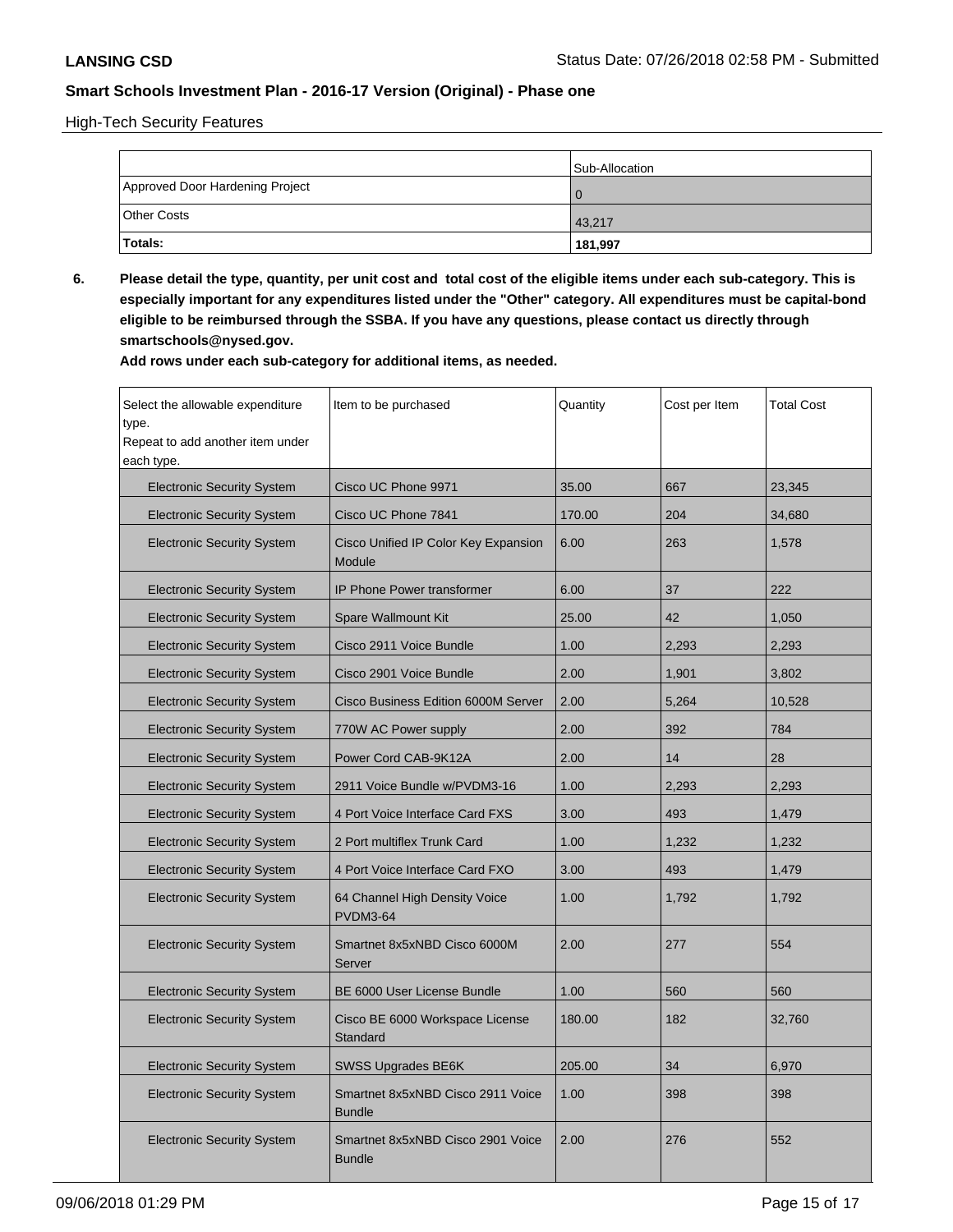High-Tech Security Features

| Select the allowable expenditure  | Item to be purchased                  | Quantity | Cost per Item | <b>Total Cost</b> |
|-----------------------------------|---------------------------------------|----------|---------------|-------------------|
| type.                             |                                       |          |               |                   |
| Repeat to add another item under  |                                       |          |               |                   |
| each type.                        |                                       |          |               |                   |
| <b>Electronic Security System</b> | Informacast 250 End Point Licenses    | 1.00     | 8,100         | 8,100             |
| <b>Electronic Security System</b> | Upgrade plan for Informacast End      | 250.00   | 6             | 1,500             |
|                                   | Point License 250 Tier                |          |               |                   |
|                                   |                                       |          |               |                   |
| <b>Electronic Security System</b> | <b>Telephone System Integration</b>   | 3.00     | 267           | 801               |
| <b>Other Costs</b>                | Phase 1 Professional programming for  | 1.00     | 30,310        | 30,310            |
|                                   | server configuration and coordination |          |               |                   |
|                                   | of Active Directory with controller   |          |               |                   |
|                                   |                                       |          |               |                   |
| <b>Other Costs</b>                | Phase 1 End User facilitation and     | 1.00     | 3,153         | 3,153             |
|                                   | coordination                          |          |               |                   |
| <b>Other Costs</b>                | <b>Project Completion</b>             | 1.00     | 9,754         | 9,754             |